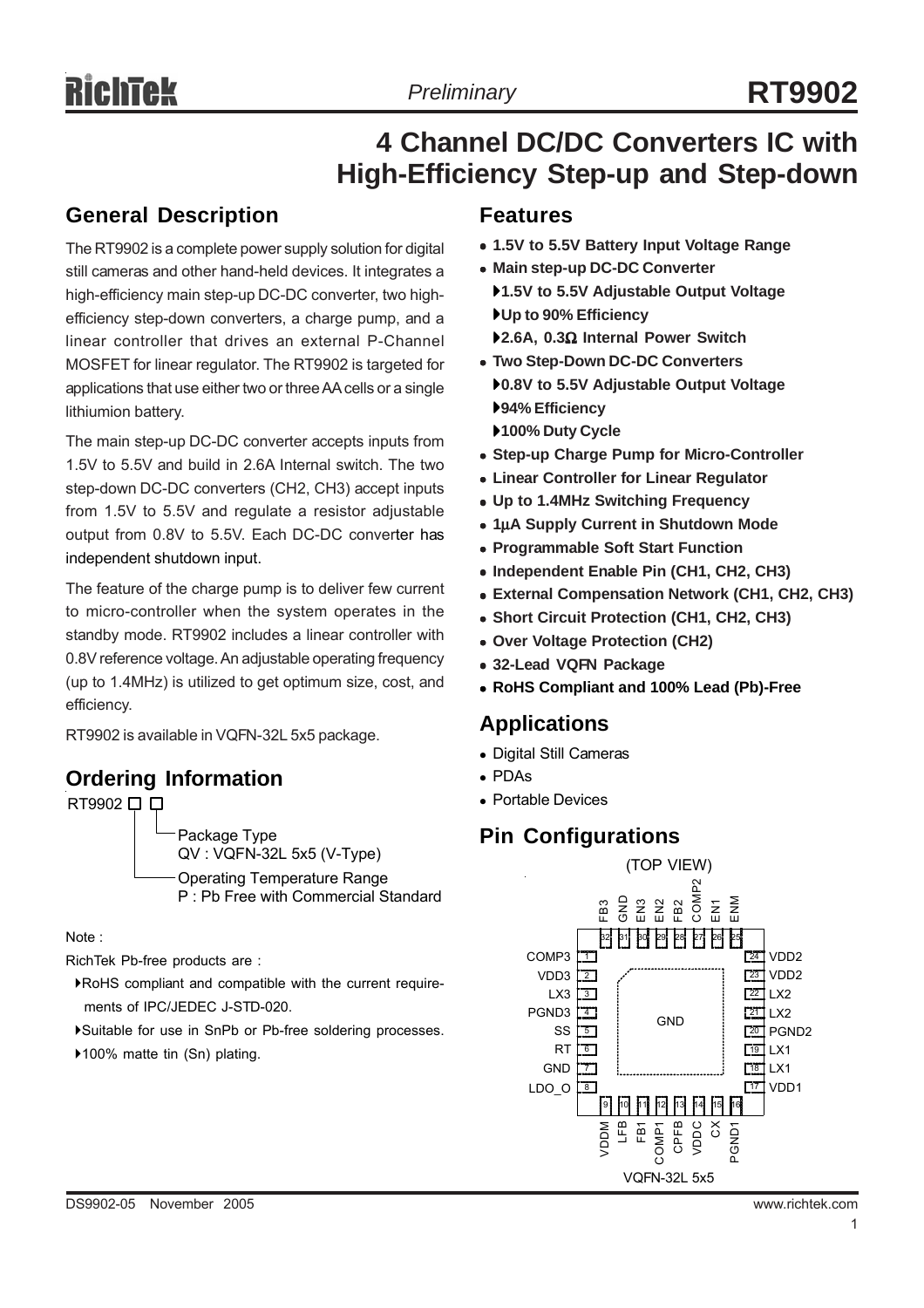## **Typical Application Circuit**

#### **1-cell Li+ Battery 3V to 4.2V**



Figure 1. Typical Application Circuit from 1-cell Li+ Battery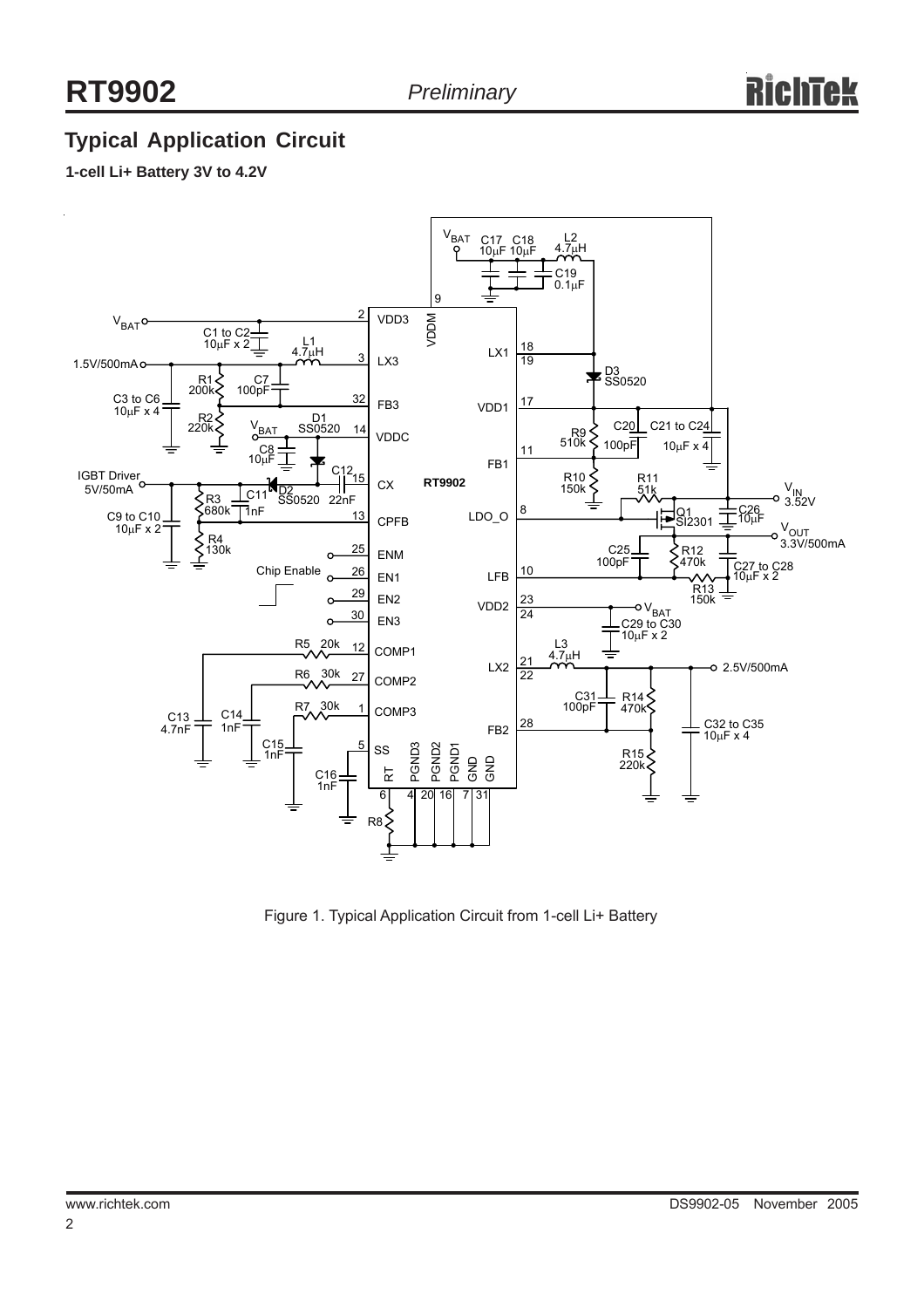#### **1-cell Li+ Battery 3.4V to 4.2V**



Figure 2. Typical Application Circuit from 1-cell Li+ Battery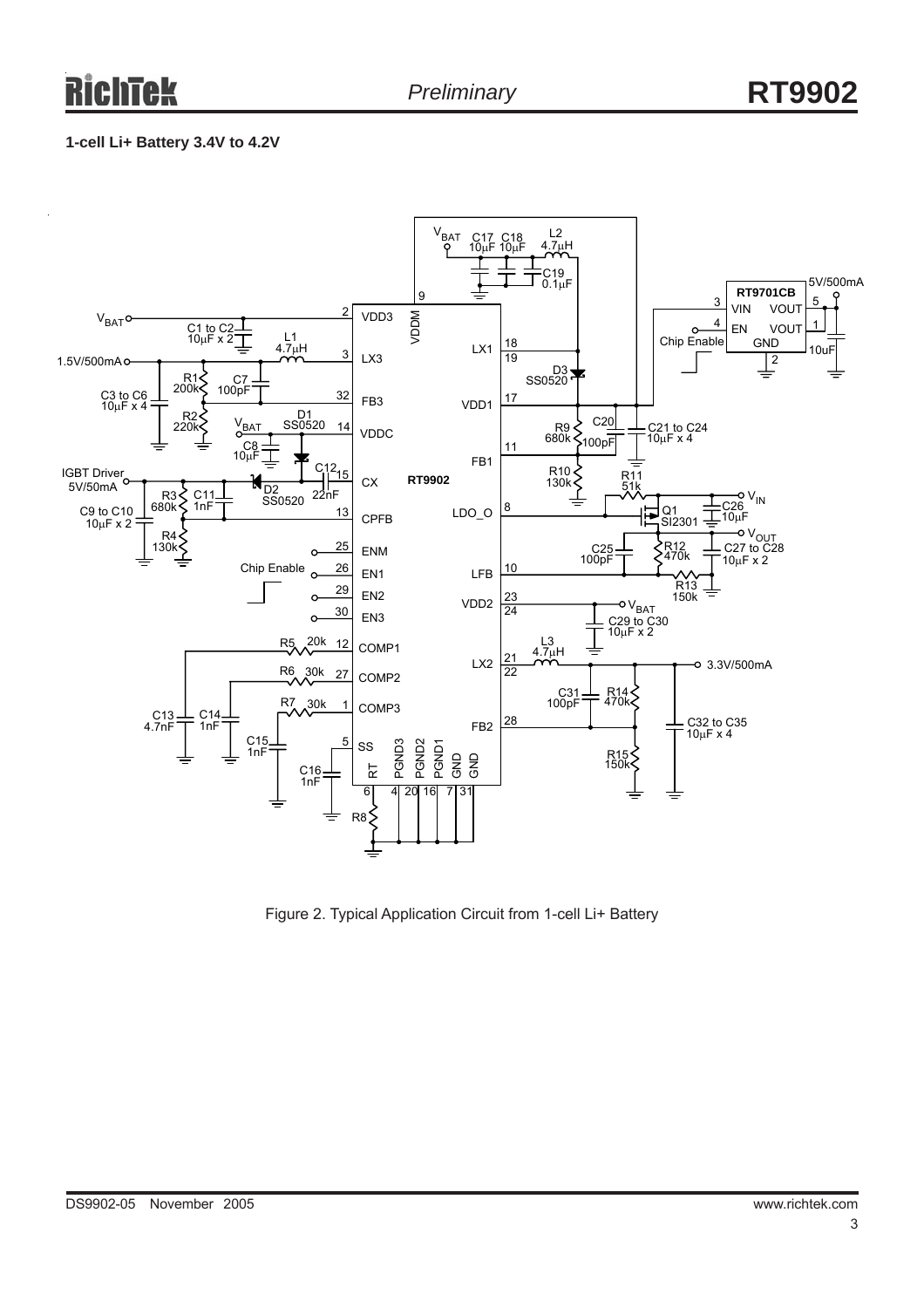#### **2-AA Battery 2.0V to 3.4V**



Figure 3. Typical Application Circuit from 2-AA Battery Supply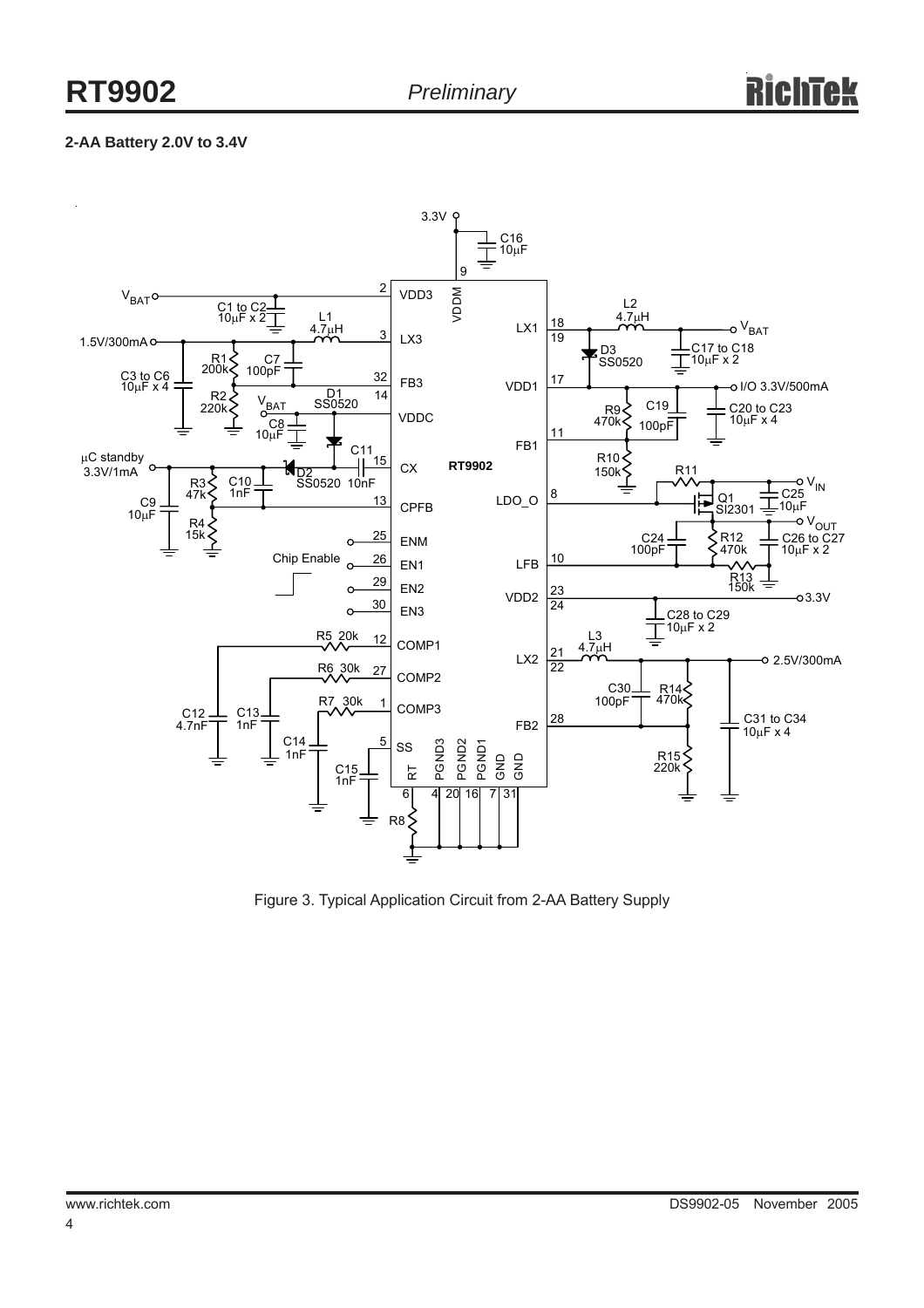## **Function Block Diagram**



| <b>ENM</b> | EN <sub>1</sub> | EN <sub>2</sub> | EN <sub>3</sub> | Charge<br>Pump | CH1 + Linear<br>Controller | CH <sub>2</sub> | CH <sub>3</sub> |
|------------|-----------------|-----------------|-----------------|----------------|----------------------------|-----------------|-----------------|
| 0          | X               | X               | X               | Off            | Off                        | Off             | Off             |
|            | 0               | 0               | 0               | On             | Off                        | Off             | Off             |
| 1          |                 | 0               | 0               | On             | On                         | Off             | Off             |
| 1          |                 | 1               | 0               | On             | On                         | On              | Off             |
| 1          |                 |                 | 1               | On             | On                         | On              | On              |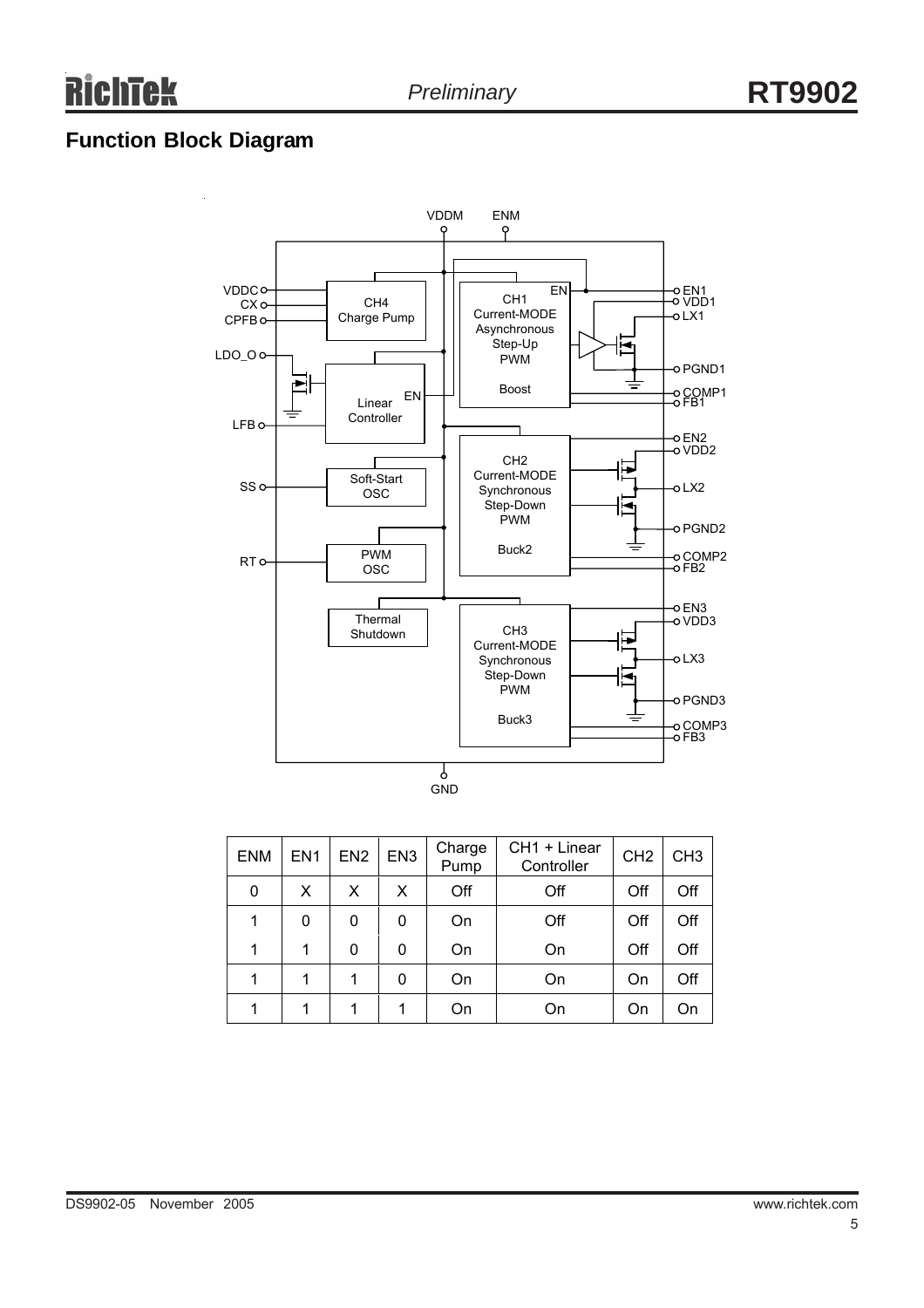## **Functional Pin Description**

| Pin Number Pin Name |                   | <b>Pin Function</b>                                                                                                                                |
|---------------------|-------------------|----------------------------------------------------------------------------------------------------------------------------------------------------|
| 1                   | COMP3             | CH3 Feedback Compensation Pin.                                                                                                                     |
| $\overline{2}$      | VDD3              | CH3 Power Input Pin.                                                                                                                               |
| 3                   | LX3               | CH3 Switch Node. Drains of the internal P-Channel and N-Channel MOSFET switches.<br>Connect an inductor to LX3 pins together as close as possible. |
| 4                   | PGND3             | Power Ground for CH3.                                                                                                                              |
| 5                   | SS                | Sets the soft start interval of the converter. Connect a capacitor from this pin to ground.                                                        |
| 6                   | <b>RT</b>         | Frequency Setting Resistor Connection Pin. Frequency is 500kHz if RT pin not connected.                                                            |
| 7                   | GND.              | Analog Ground                                                                                                                                      |
| 8                   | $LDO_O$           | Linear Controller Driver Output.                                                                                                                   |
| 9                   | <b>VDDM</b>       | Device Input Power Pin.                                                                                                                            |
| 10                  | LFB               | Linear Controller Feedback Input.                                                                                                                  |
| 11                  | FB <sub>1</sub>   | CH1 Feedback Input Pin.                                                                                                                            |
| 12                  | COMP1             | CH1 Feedback Compensation Pin.                                                                                                                     |
| 13                  | <b>CPFB</b>       | Charge Pump Feedback Pin.                                                                                                                          |
| 14                  | <b>VDDC</b>       | Charge Pump Power Input Pin.                                                                                                                       |
| 15                  | <b>CX</b>         | Charge Pump External Driver Pin.                                                                                                                   |
| 16                  | PGND1             | Power Ground for CH1                                                                                                                               |
| 17                  | VDD1              | CH1 Power Input Pin. Connect output of Boost to this pin.                                                                                          |
| 18, 19              | LX1               | CH1 Switch Node. Connect an inductor to LX1 pins together as close as possible.                                                                    |
| 20                  | PGND <sub>2</sub> | Power Ground for CH2.                                                                                                                              |
| 21, 22              | LX <sub>2</sub>   | CH2 Switch Node. Drains of the internal P-Channel and N-Channel MOSFET switches.<br>Connect an inductor to LX2 pins together as close as possible. |
| 23, 24              | VDD <sub>2</sub>  | CH2 Power Input Pin.                                                                                                                               |
| 25                  | <b>ENM</b>        | Whole Device Control Pin. Tie this pin higher than 1.3V to enable the device. Tie below<br>0.4V to turn off the device.                            |
| 26                  | EN <sub>1</sub>   | CH1 Enable Input. Tie this pin higher than 1.3V to enable CH1. Tie below 0.4V to turn off<br>the CH1.                                              |
| 27                  | COMP <sub>2</sub> | CH2 Feedback Compensation Pin.                                                                                                                     |
| 28                  | FB <sub>2</sub>   | CH2 Feedback Input.                                                                                                                                |
| 29                  | EN <sub>2</sub>   | CH2 Enable Input. Tie this pin higher than 1.3V to enable CH2. Tie below 0.4V to turn off<br>the CH2.                                              |
| 30                  | EN3               | CH3 Enable Input. Tie this pin higher than 1.3V to enable CH3. Tie below 0.4V to turn off<br>the CH3.                                              |
| 31                  | <b>GND</b>        | Analog Ground.                                                                                                                                     |
| 32                  | FB <sub>3</sub>   | CH3 Feedback Input.                                                                                                                                |
| Exposed Pad GND     |                   | Exposed pad should be soldered to PCB board and connected to GND.                                                                                  |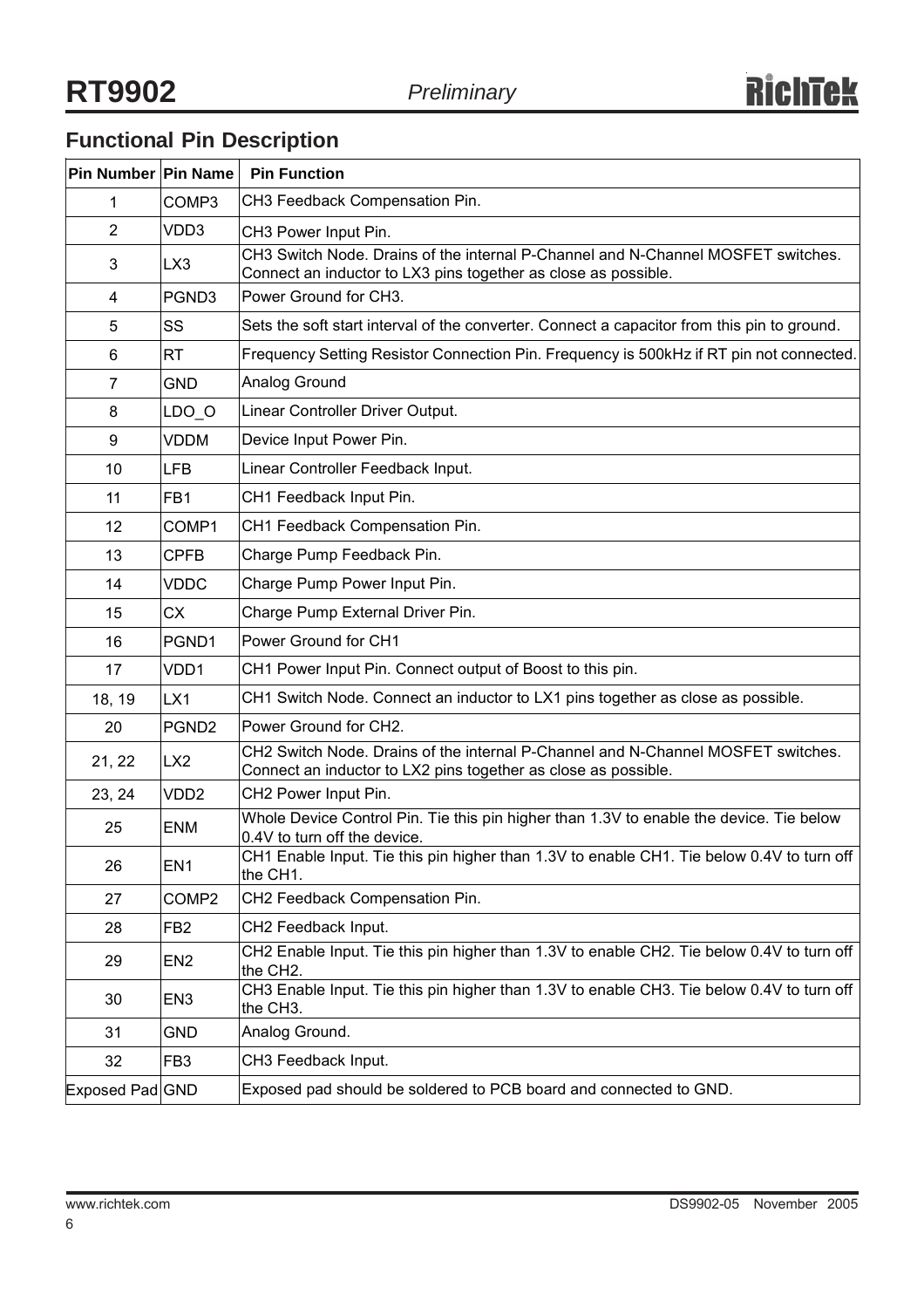## **Absolute Maximum Ratings**

| • Package Thermal Resistance |  |
|------------------------------|--|
|                              |  |
|                              |  |
|                              |  |
|                              |  |
|                              |  |
| • ESD Susceptibility         |  |
|                              |  |
|                              |  |

## **Electrical Characteristics**

( $V<sub>DDM</sub>$  =3.3V, T<sub>A</sub> = 25°C, Unless Otherwise specification)

| <b>Parameter</b>                                                 | Symbol                                            | <b>Test Condition</b>                                                                                          | Min                      | <b>Typ</b> | <b>Max</b>               | <b>Units</b> |
|------------------------------------------------------------------|---------------------------------------------------|----------------------------------------------------------------------------------------------------------------|--------------------------|------------|--------------------------|--------------|
| <b>Supply Voltage</b>                                            |                                                   |                                                                                                                |                          |            |                          |              |
| Minimum Startup Voltage (Boost)                                  | $V_{\rm ST}$                                      | Boost loading < 1mA                                                                                            | $-$                      | 1.5        | $\overline{\phantom{a}}$ | $\vee$       |
| <b>VDDM Operating Voltage</b>                                    | V <sub>VDDM</sub>                                 | <b>VDDM Pin Voltage</b>                                                                                        | 2.4                      | $-$        | 5.5                      | V            |
| VDD1, VDD2, VDD3 Operating<br>Voltage                            | Vvnn1<br>V <sub>VDD2</sub> ,<br>V <sub>VDD3</sub> | VDD1, VDD2, VDD3 Pin<br>Voltage                                                                                | 1.5                      |            | 5.5                      | $\vee$       |
| <b>VDDM Over Voltage Protection</b>                              |                                                   |                                                                                                                | $- -$                    | 6.5        | $\overline{\phantom{a}}$ | V            |
| <b>Supply Current</b>                                            |                                                   |                                                                                                                |                          |            |                          |              |
| Shutdown Supply Current                                          | $I_{OFF}$                                         | $V_{\text{ENM}}$ pin=0V                                                                                        | $\overline{\phantom{a}}$ | 0.01       | 1                        | μA           |
| Charge Pump Current                                              | I <sub>VDDM</sub>                                 | $V_{VDDM}$ = 3.3V, $V_{ENM}$ = 3.3V,<br>$V_{EN1}$ = 0V, $V_{EN2}$ = 0V,<br>$V_{EN3} = 0V$                      | --                       | 30         | 42                       | $\mu$ A      |
| CH1 DC/DC Converter + Linear<br><b>Controller Supply Current</b> | <b>I</b> VDDM                                     | $VVDDM = 3.3V,$<br>$V_{FB1} = 0.9V$<br>$V_{FNM} = 3.3V$ , $V_{FN1} = 3.3V$ ,<br>$V_{EN2}$ = 0V, $V_{EN3}$ = 0V | $-$                      | 250        | 350                      | μA           |
| CH2 DC/DC Converter Supply<br>Current                            | <b>I</b> VDDM                                     | $VVDDM = 3.3V,$<br>$VFB2 = 0.9V$<br>$V_{ENM}$ = 3.3V, $V_{EN1}$ = 0V,<br>$V_{EN2}$ = 3.3V, $V_{EN3}$ = 0V      |                          | 250        | 350                      | $\mu$ A      |
| CH3 DC/DC Converter Supply<br>Current                            | <b>I</b> VDDM                                     | $VVDDM = 3.3V,$<br>$V_{FB3} = 0.9V$<br>$V_{ENM}$ = 3.3V, $V_{EN1}$ = 0V,<br>$V_{EN2}$ = 0V, $V_{EN3}$ = 3.3V   |                          | 250        | 350<br>$-1$              | μA           |

*To be continued*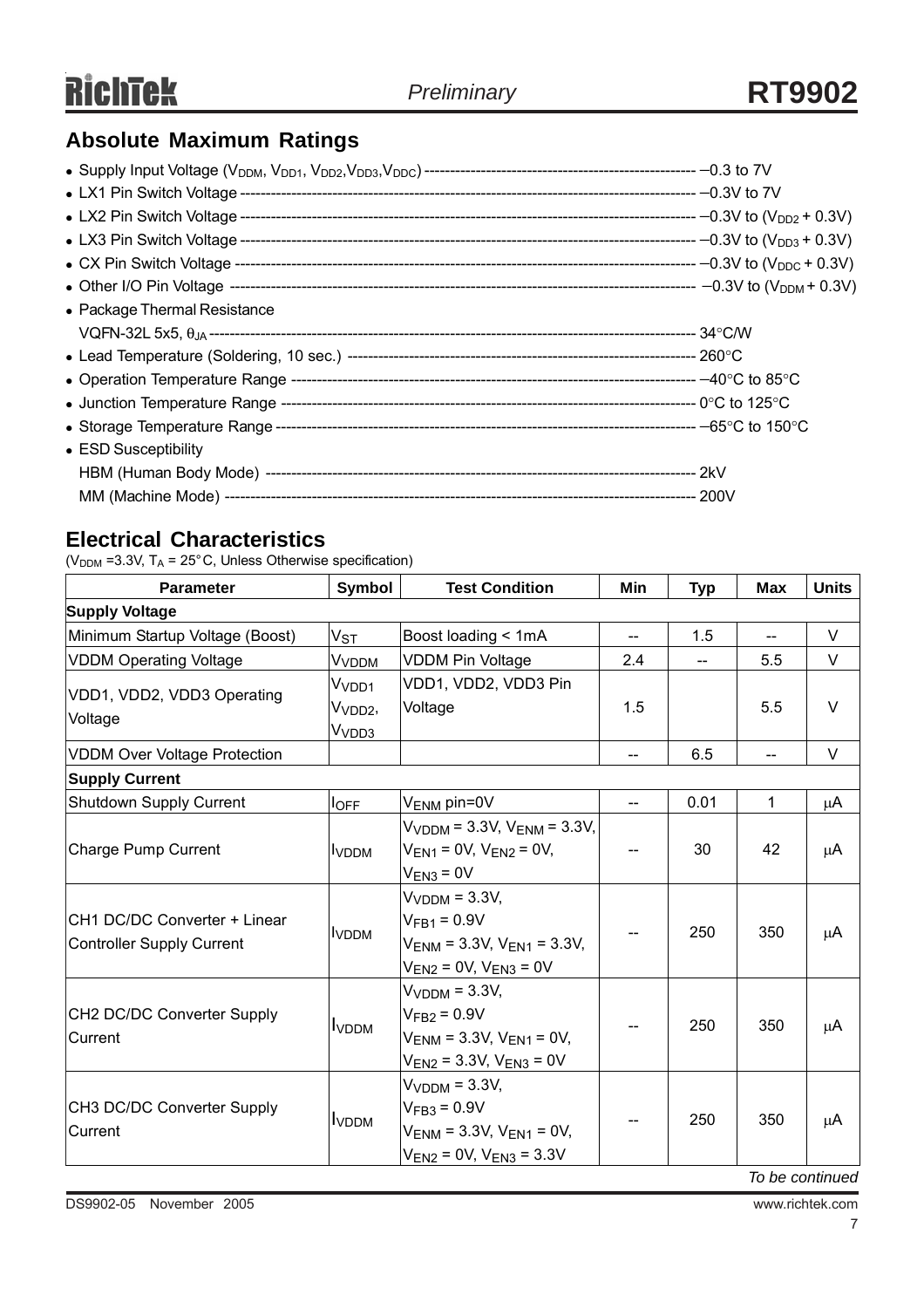| <b>Parameter</b>                                 | <b>Symbol</b>              | <b>Test Condition</b>                         | Min                      | <b>Typ</b> | <b>Max</b>                            | <b>Units</b> |
|--------------------------------------------------|----------------------------|-----------------------------------------------|--------------------------|------------|---------------------------------------|--------------|
| <b>Oscillator</b>                                |                            |                                               |                          |            |                                       |              |
| <b>Operation Frequency Range</b>                 | Fosc                       | RT Open                                       | 475                      | 550        | 625                                   | kHz          |
| CH1 Maximum Duty Cycle                           | $D_{MAX1}$                 |                                               | --                       | 85         | 90                                    | %            |
| CH2 Maximum Duty Cycle                           | $D_{MAX2}$                 |                                               | --                       |            | 100                                   | $\%$         |
| CH3 Maximum Duty Cycle                           | $D_{MAX3}$                 |                                               |                          | --         | 100                                   | $\%$         |
| Feedback Voltage (CH1, CH2, CH3, CH4)            |                            |                                               |                          |            |                                       |              |
| Feedback Voltage                                 | $\mathsf{V}_{\mathsf{FB}}$ | CH1, CH2, CH3                                 | 0.788                    | 0.8        | 0.812                                 | $\vee$       |
| Feedback Voltage (Charge Pump)                   | $V_{\mathsf{CPFB}}$        | CH <sub>4</sub>                               | 0.78                     | 0.8        | 0.82                                  | V            |
| Feedback Voltage                                 | $\Delta$ V <sub>FB</sub>   | CH1, CH2, CH3, CH4<br>$3.0V < V_{DDM} < 5.5V$ | --                       |            | 12                                    | mV           |
| <b>Error Amplifier</b>                           |                            |                                               |                          |            |                                       |              |
| GM                                               |                            |                                               | $-$                      | 0.2        | $\overline{\phantom{a}}$              | ms           |
| <b>Compensation Source Current</b>               |                            |                                               | $-$                      | 22         |                                       | μA           |
| <b>Compensation Sink Current</b>                 |                            |                                               |                          | 22         |                                       | μA           |
| <b>Power Switch</b>                              |                            |                                               |                          |            |                                       |              |
| CH1 On Resistance of MOSFET                      | R <sub>DS(ON)</sub>        | N-MOSFET                                      | $\overline{\phantom{a}}$ | 300        | 400                                   | $m\Omega$    |
| <b>CH1 Current Limitation</b>                    |                            | $VVDD1 = 3.3V$                                | 2                        | 2.6        | 3                                     | A            |
|                                                  | $R_{DS(ON)}$               | N-MOSFET, $V_{VDD2} = 3.3V$                   | --                       | 350        | 450                                   | $m\Omega$    |
| CH2 On Resistance of MOSFET                      |                            | $P-MOSFET, VVDD2 = 3.3V$                      | $\overline{\phantom{a}}$ | 350        | 450                                   | $m\Omega$    |
| <b>CH2 Current Limitation</b>                    |                            | $VVDD2 = 3.3V$                                | 1.3                      | 1.5        | 1.9                                   | A            |
|                                                  | $R_{DS(ON)}$               | $N-MOSFET, VVDD3 = 3.3V$                      | $\overline{\phantom{0}}$ | 350        | 450                                   | $m\Omega$    |
| CH3 On Resistance of MOSFET                      |                            | $P-MOSFET, VVDD3 = 3.3V$                      | $\overline{\phantom{a}}$ | 350        | 450                                   | $m\Omega$    |
| <b>CH3 Current Limitation</b>                    |                            | $VVDD3 = 3.3V$                                | 1.3                      | 1.5        | 1.9                                   | A            |
| Linear Controller                                |                            |                                               |                          |            |                                       |              |
| Feedback Voltage for Linear<br>Controller        | $V_{LFB}$                  |                                               | 0.774                    | 0.79       | 0.806                                 | V            |
| LDO O pin Sink Current                           |                            | $VLDO$ o = 1V                                 | 110                      | 150        | $\hspace{0.05cm}$ – $\hspace{0.05cm}$ | μA           |
| UVP (CH2, CH3) & Over Voltage Protection (CH2)   |                            |                                               |                          |            |                                       |              |
| UVP Threshold Voltage @FB2, FB3                  |                            |                                               | 0.3                      | 0.4        | 0.5                                   | V            |
| Over Voltage Protection @FB2                     |                            |                                               | 0.95                     | 1          | --                                    | V            |
| Control                                          |                            |                                               |                          |            |                                       |              |
| ENM, EN1, EN2, EN3 Input High<br>Level Threshold |                            | $VVDDM = 3.3V$                                | $\overline{\phantom{a}}$ | 0.8        | 1.3                                   | V            |
| ENM, EN1, EN2, EN3 Input Low<br>Level Threshold  |                            | $VVDDM = 3.3V$                                | 0.4                      | 0.8        | --                                    | V            |
| <b>Thermal Protection</b>                        |                            |                                               |                          |            |                                       |              |
| <b>Thermal Shutdown</b>                          | $\mathsf{T}_{\mathsf{SD}}$ |                                               | 140                      | 180        | --                                    | $\circ$ C    |
| Thermal Shutdown Hysteresis                      | $\Delta$ Tsd               |                                               | $\overline{\phantom{a}}$ | 10         | $\qquad \qquad -$                     | $\circ$ C    |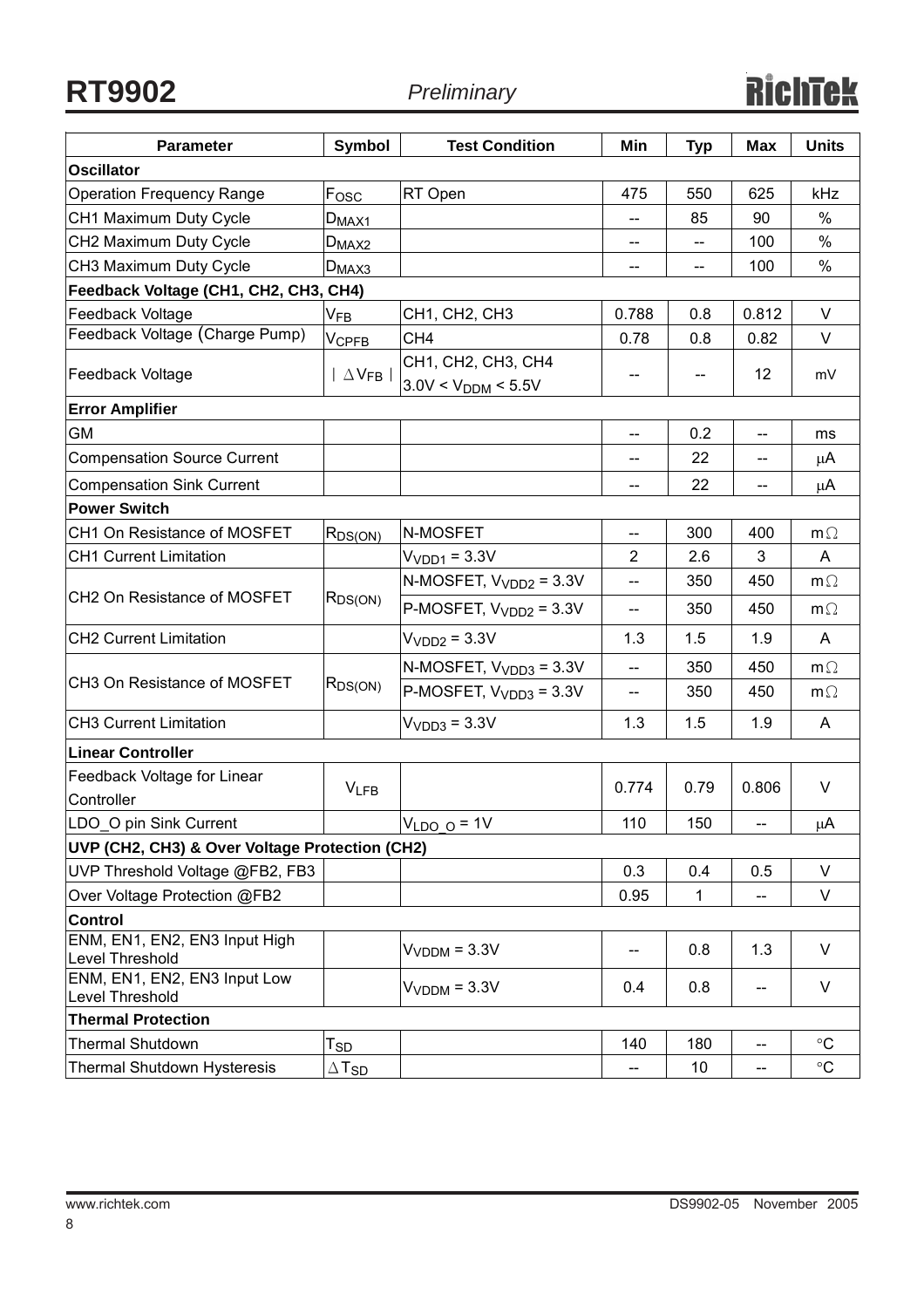## **Typical Operating Characteristics**











**Boost Output Voltage vs. V<sub>DD1</sub> Voltage** 





DS9902-05 November 2005 www.richtek.com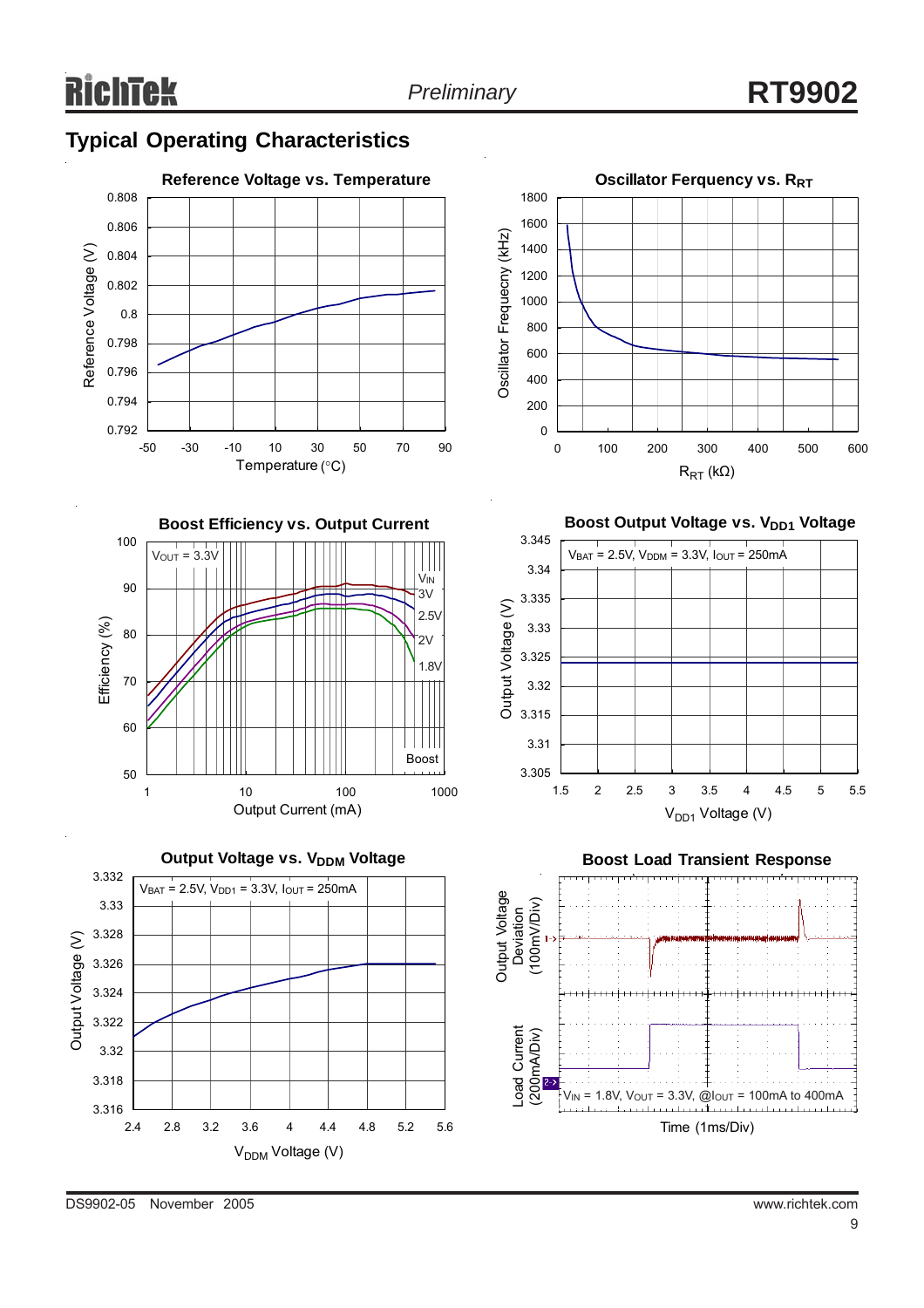







**Boost LX & Output Ripple**  $V_{\text{IN}}$  = 1.8V,  $V_{\text{OUT}}$  = 3.3V,  $\omega_{\text{IOUT}}$  = 100mA (2V/Div)  $\bar{\Sigma}$ Output Ripple Output Ripple (10mV/Div) (10mV/Div) Time (1us/Div)

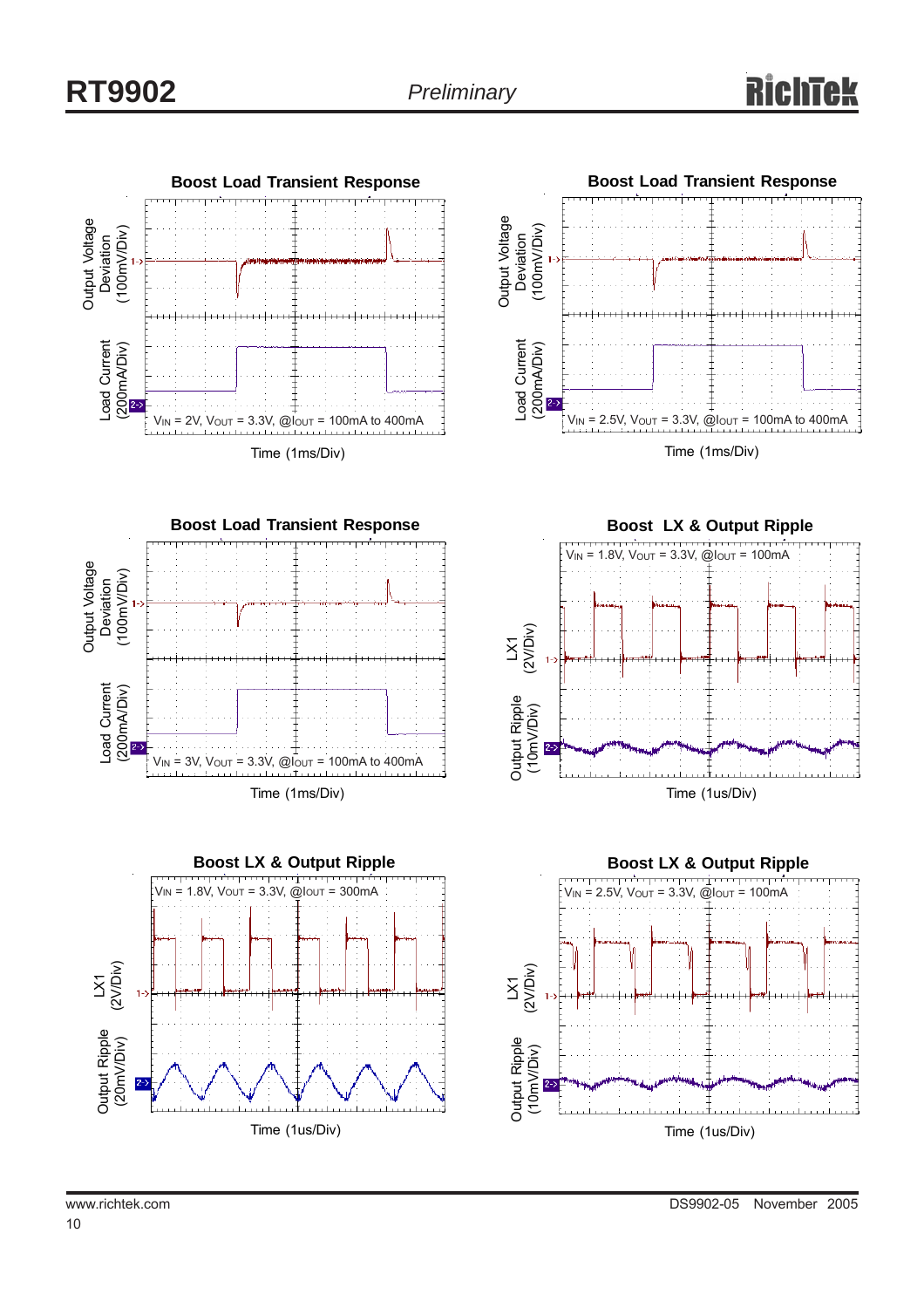



**Boost LX & Output Ripple**  $V_{IN} = 3V$ ,  $V_{OUT} = 3.3V$ ,  $@I_{OUT} = 400mA$ (2V/Div)  $\bar{\Sigma}$ Output Ripple<br>(10mV/Div) Output Ripple (10mV/Div)Time (1us/Div)



**Buck2 Efficiency vs. Output Current**



**Buck2 Efficiency vs. Output Current**

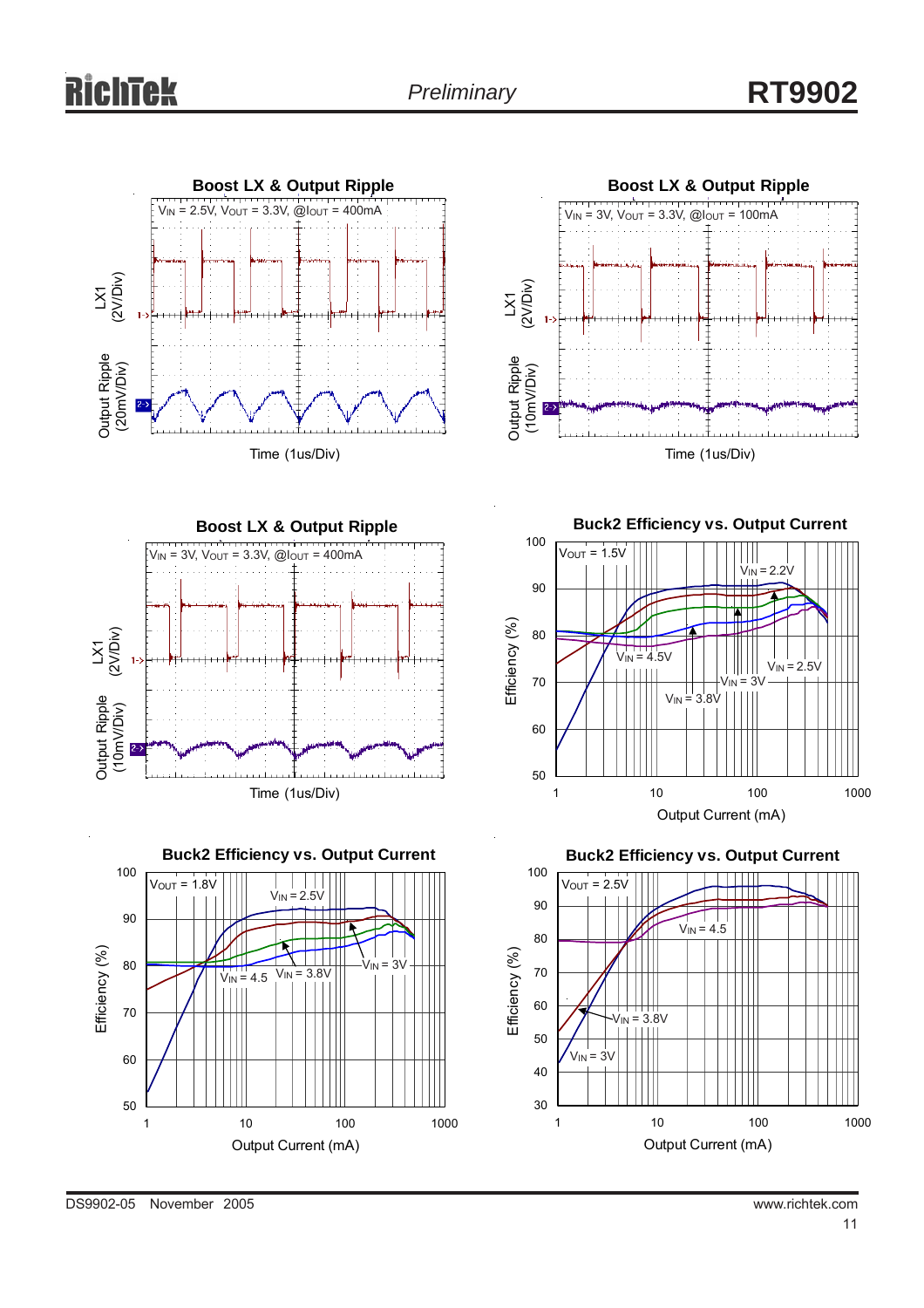## **RT9902** *Preliminary*

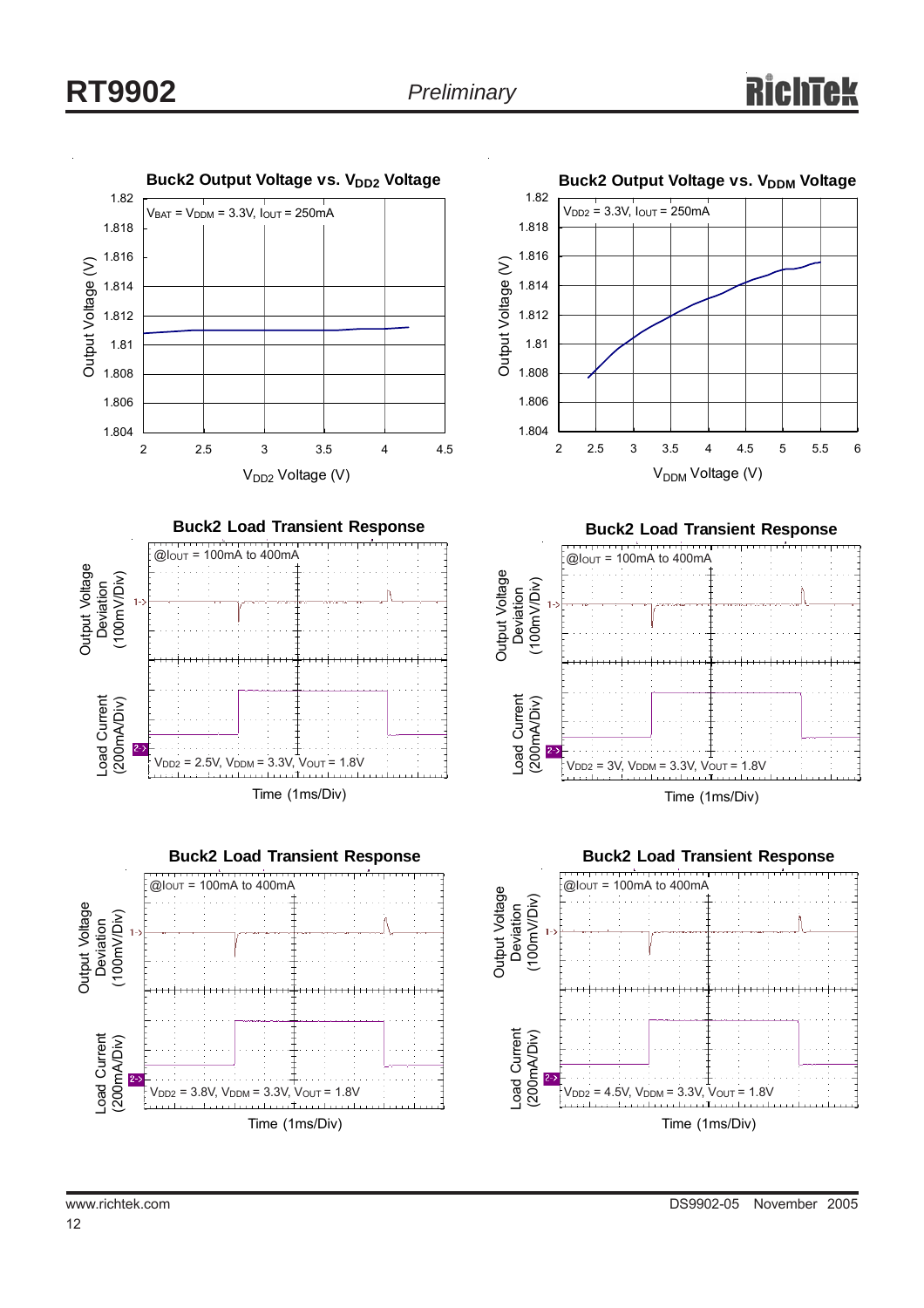











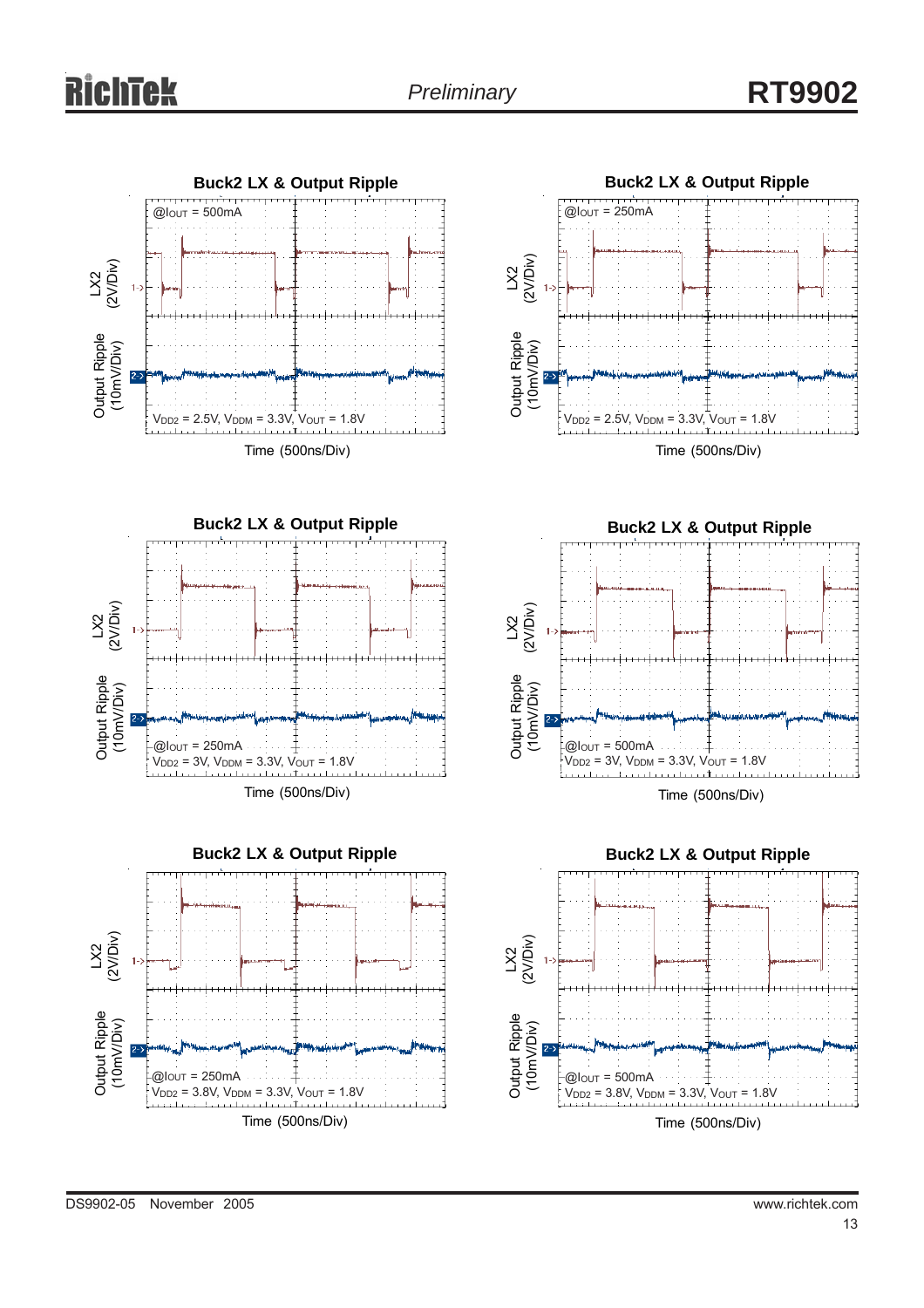



**Buck3 Efficiency vs. Output Current** 100  $V_{OUT} = 1.5V$  $\mathbf{H}$  $V_{IN} = 2.2V$ 90 Efficiency (%) Efficiency (%) 80  $V_{\text{IN}} = 4.5V$  $V_{IN} = 2.5V$  $v_{\text{IN}} = 3v$ 70  $V_{IN}$  = 3.8V 60 50 1 10 100 1000 Output Current (mA)



**Buck3 Efficiency vs. Output Current**



**Buck3 Output Voltage vs. VDD3 Voltage** 

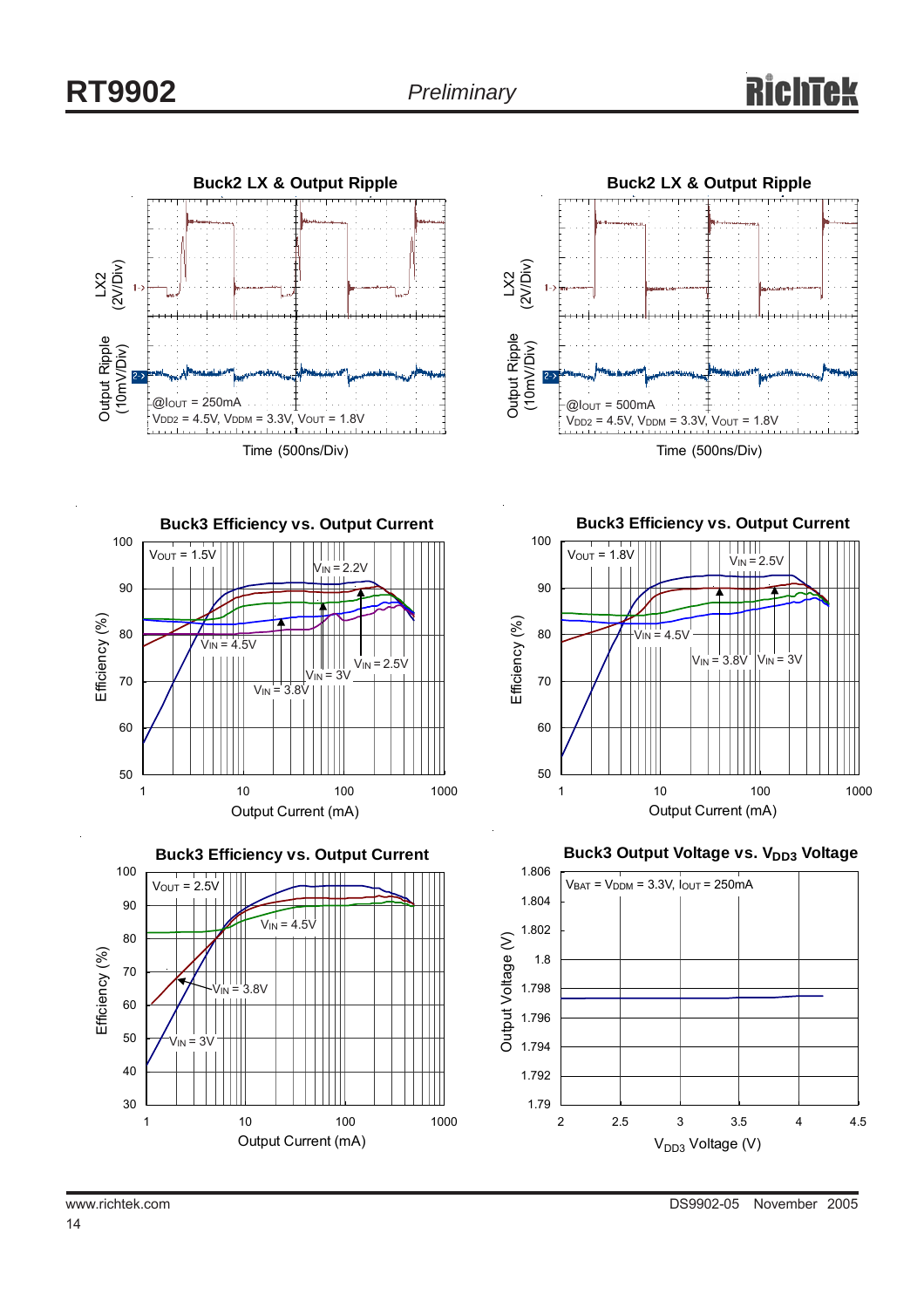# itek

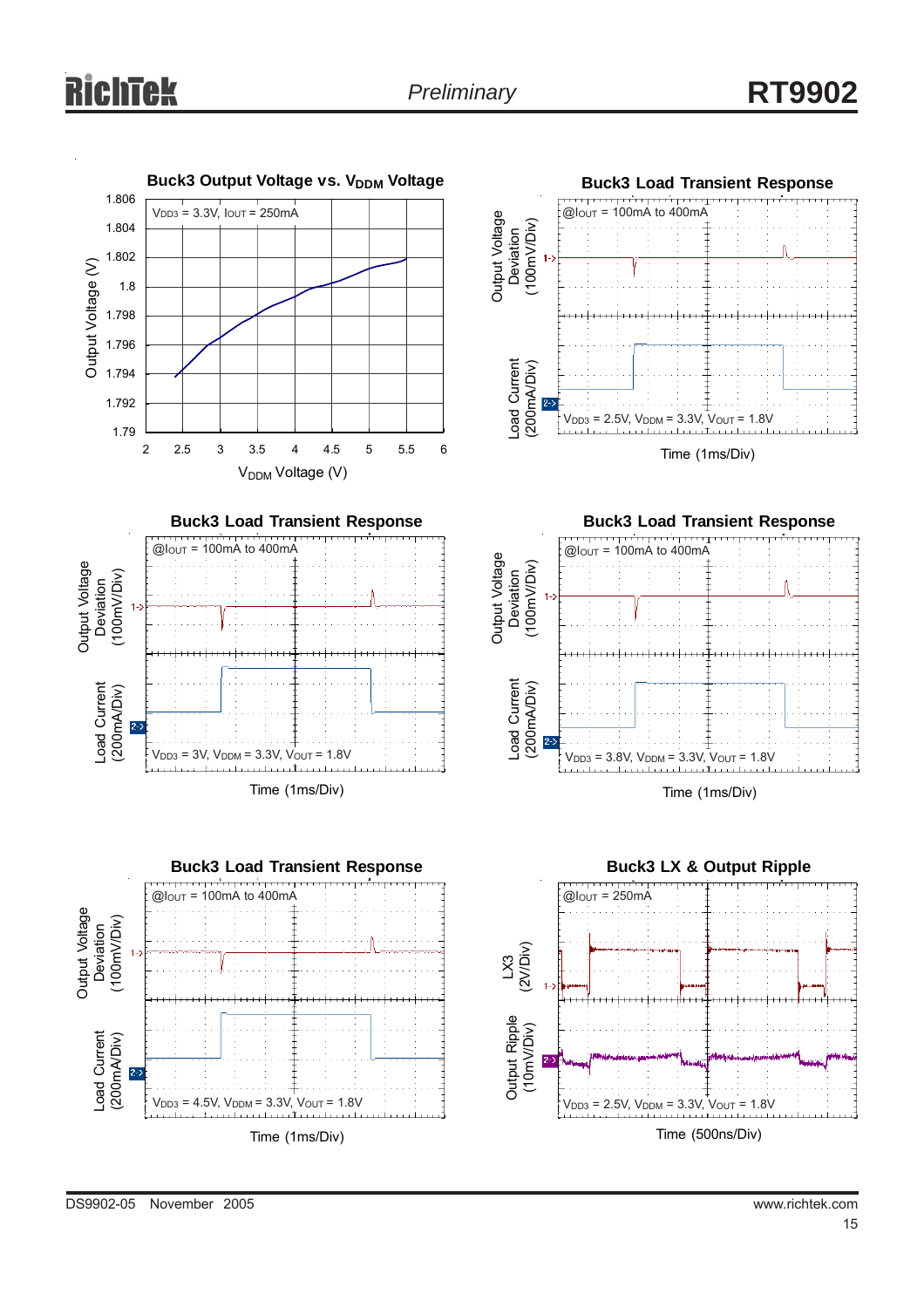



**Buck3 LX & Output Ripple**  $V<sub>DD3</sub> = 3.8V, V<sub>DDM</sub> = 3.3V, V<sub>OUT</sub> = 1.8V$  $\mathbb{S}$ (2V/Div) Output Ripple (10mV/Div)  $@$  $I<sub>OUT</sub> = 500$ mA





**Buck3 LX & Output Ripple** Time (500ns/Div)  $V_{DD3} = 3.8V$ ,  $V_{DDM} = 3.3V$ ,  $V_{OUT} = 1.8V$  $\mathbb{S}% _{n}^{X\left( t\right) }$ (2V/Div) Output Ripple (10mV/Div)  $@$ lout = 250mA



16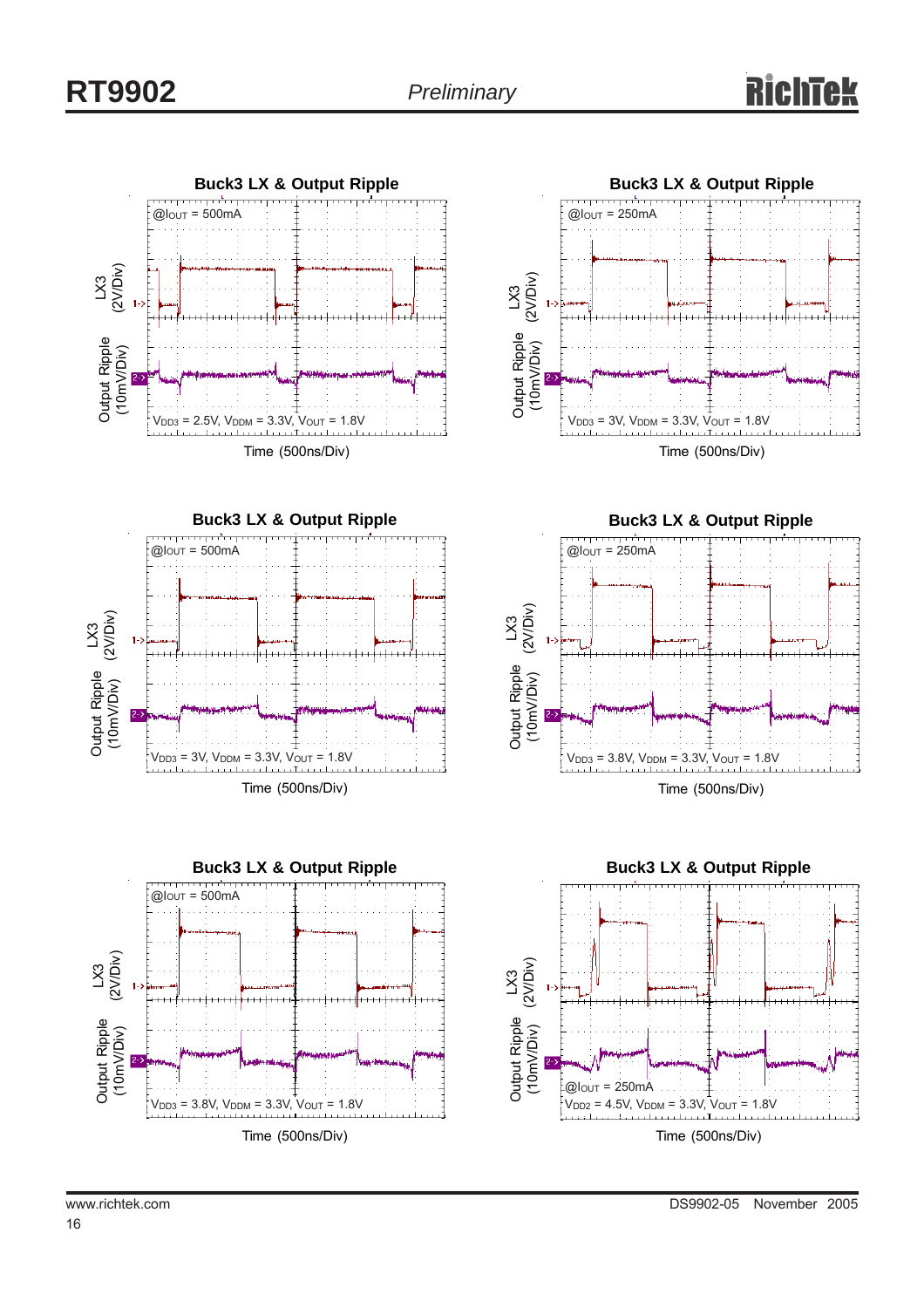









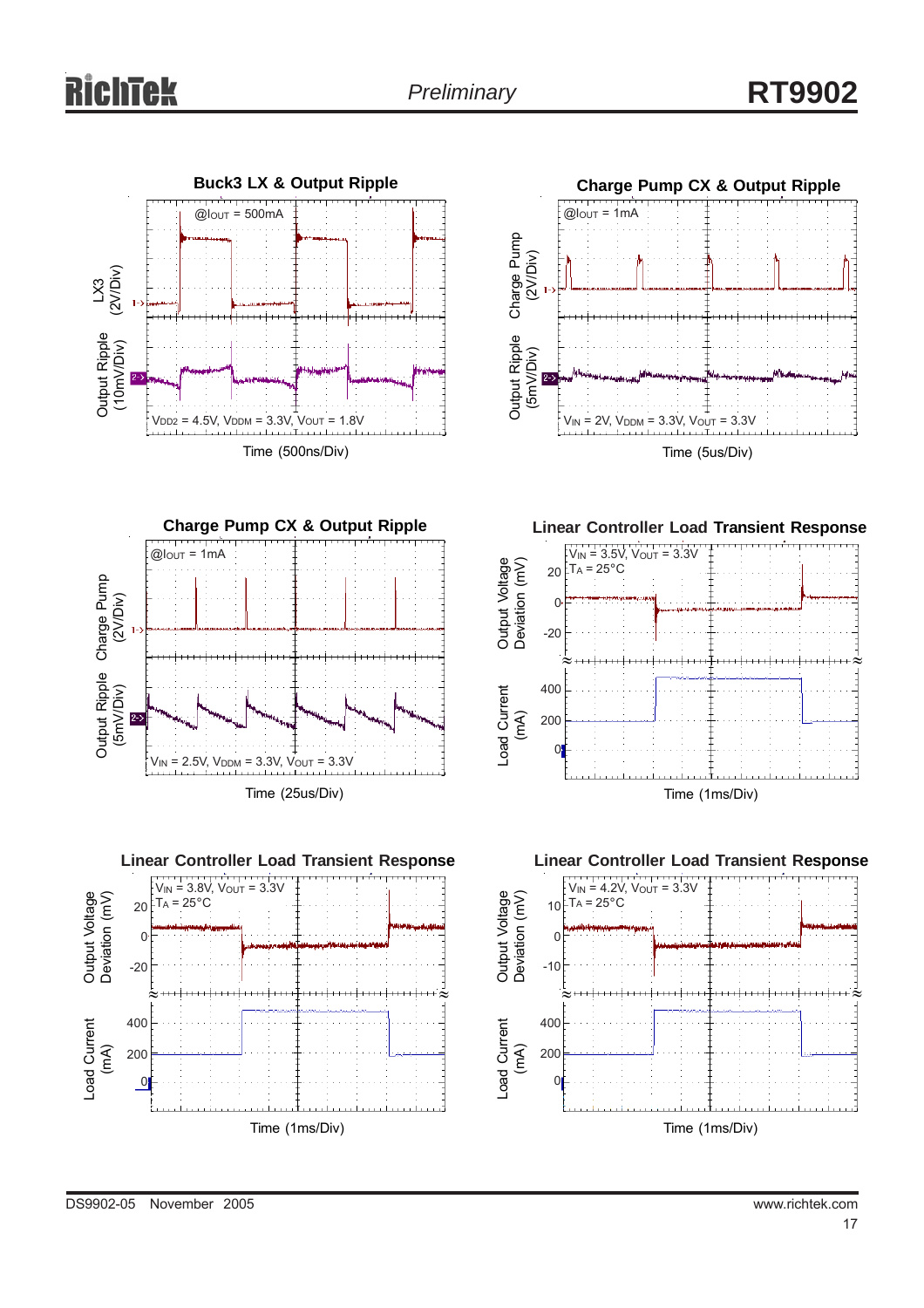



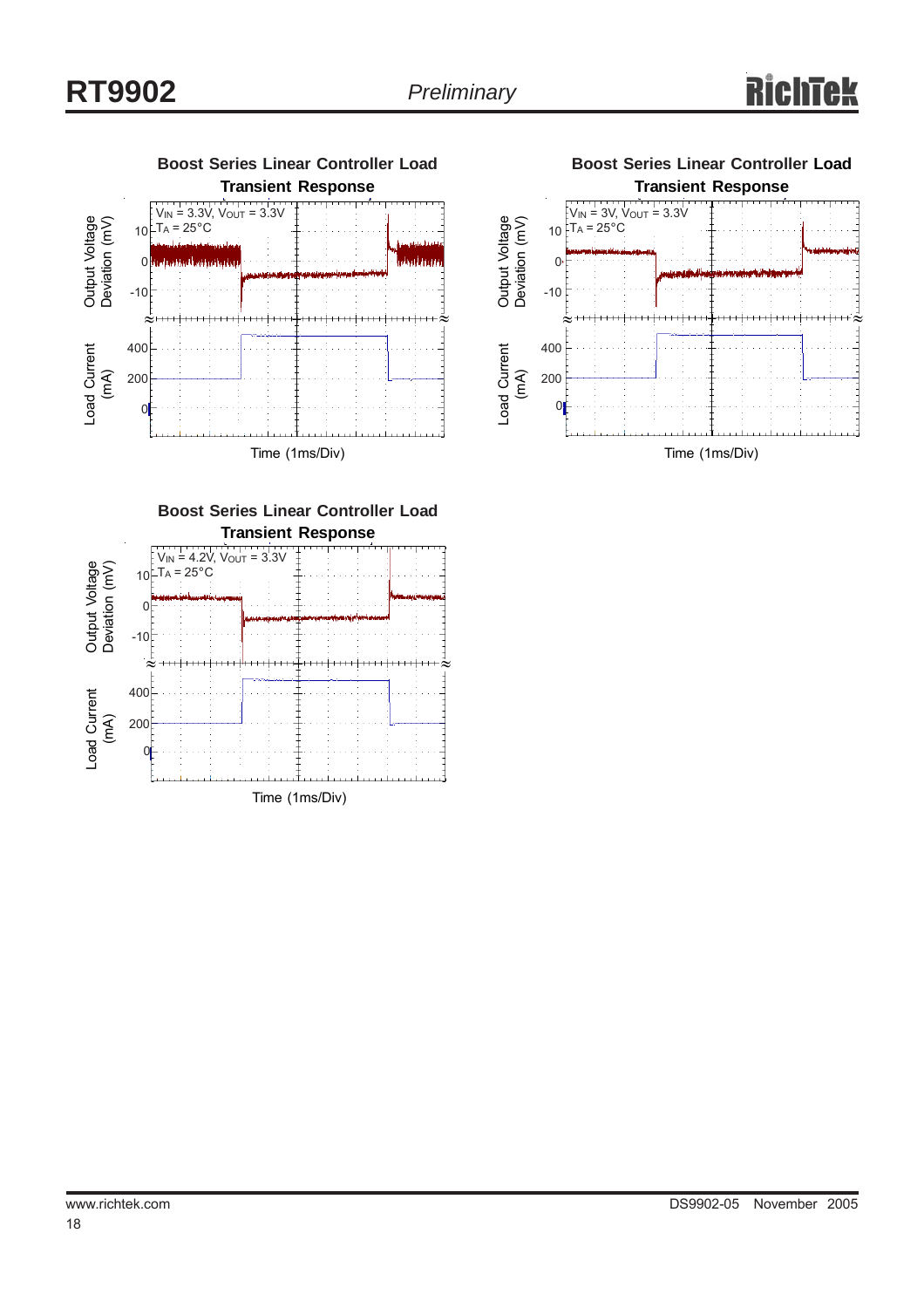# RichTek

The RT9902 is a four-channel DC/DC converter with one linear controller for digital still cameras and other handheld device. The four channels DC/DC converters are as follows:

CH1: Step-up, asynchronous current mode DC/DC converter with an internal power MOSFET, current limit protection and high efficiency control for wide loading range.

CH2: Step-down, synchronous current mode DC/DC converter with internal power MOSFETs, current limit, short-circuit , over voltage protection and high efficiency control for wide loading range.

CH3: Step-down, synchronous current mode DC/DC converter with internal power MOSFETs, current limit, short-circuit protection and high efficiency control for wide loading range.

CH4: Charge pump DC/DC converter.

#### **Soft-Start**

CH1, CH2 and CH3 can be soft-started individually every time when the channel is enabled. Soft-start is achieved by ramping up the voltage reference of each channel's input of error amplifier. Adding a capacitor on SS pin to ground sets the ramping up speed of each voltage reference. Triangle wave will be appeared on SS pin, which provides a clock base for soft-start.

The soft-start timing would be setted by following formular.

$$
T_{SS} = 10 \times \frac{C_{SS}}{1nF}
$$
 (ms)

#### **Oscillator**

The internal oscillator synchronizes CH1, CH2 and CH3 PWM operation frequency. The operation frequency is set by a resistor between RT pin to ground, ranging from 550kHz to 1.4MHz.

#### **Step-up (Boost) DC/DC Converter (CH1)**

The step-up channel (CH1) is designed as current-mode DC/DC PWM converters with built-in internal power MOS and external schottky diode. Output voltage is regulated and adjustable up to 5.5V. This channel typically supplies 3.3V for main system power.

At light load, efficiency is enhanced by pulse-skipping mode. In this mode, the NMOS turns on by a constant pulse width. As loading increased, the converter operates at constant frequency PWM mode. The maximum duty of the constant frequency is 80% for the boost to prevent high input current drawn from input.

## **Protection**

#### **Current Limit**

The current of NMOS is sensed cycle by cycle to prevent over current. If the current is higher than 2.6A (typical), then the NMOS is off . This state is latched and then reset automatically at next clock cycle.

#### **Under Voltage**

The status of under voltage is decided by comparing FB1 voltage with 0.4V. This function is enabled after soft-start finishes. If the FB1 voltage is less than 0.4V, then the NMOS will be turned off immediately. And this state is latched. After a dummy count period, the controller begins a re-soft-start procedure.

If the status of under voltage remains after 4 successive times of soft-start, then CH1 is latched.

#### **Over Voltage**

The over voltage protection is used when the output of CH1 supplies the power of the main chip. If the output voltage of CH1 is over 6.5V, the main chip is shutdown and the NMOS is kept off.

#### **Step-Down (Buck) DC/DC Converter (CH2, CH3)**

The step-down channels (CH2, CH3) are designed as synchronous current-mode DC/DC PWM converters. Output voltage is regulated and adjustable down to 0.8V. The internal synchronous power switches eliminate the typical schottky free wheeling diode and improve efficiency.

At light load, efficiency is enhanced by pulse-skipping mode. In this mode, the high-side PMOS turns on by a constant pulse width. As loading increased, the converter operates at constant frequency PWM mode. While the input voltage is close to output voltage, the converter enters low dropout mode. Duty could be as long as 100% to extend battery life.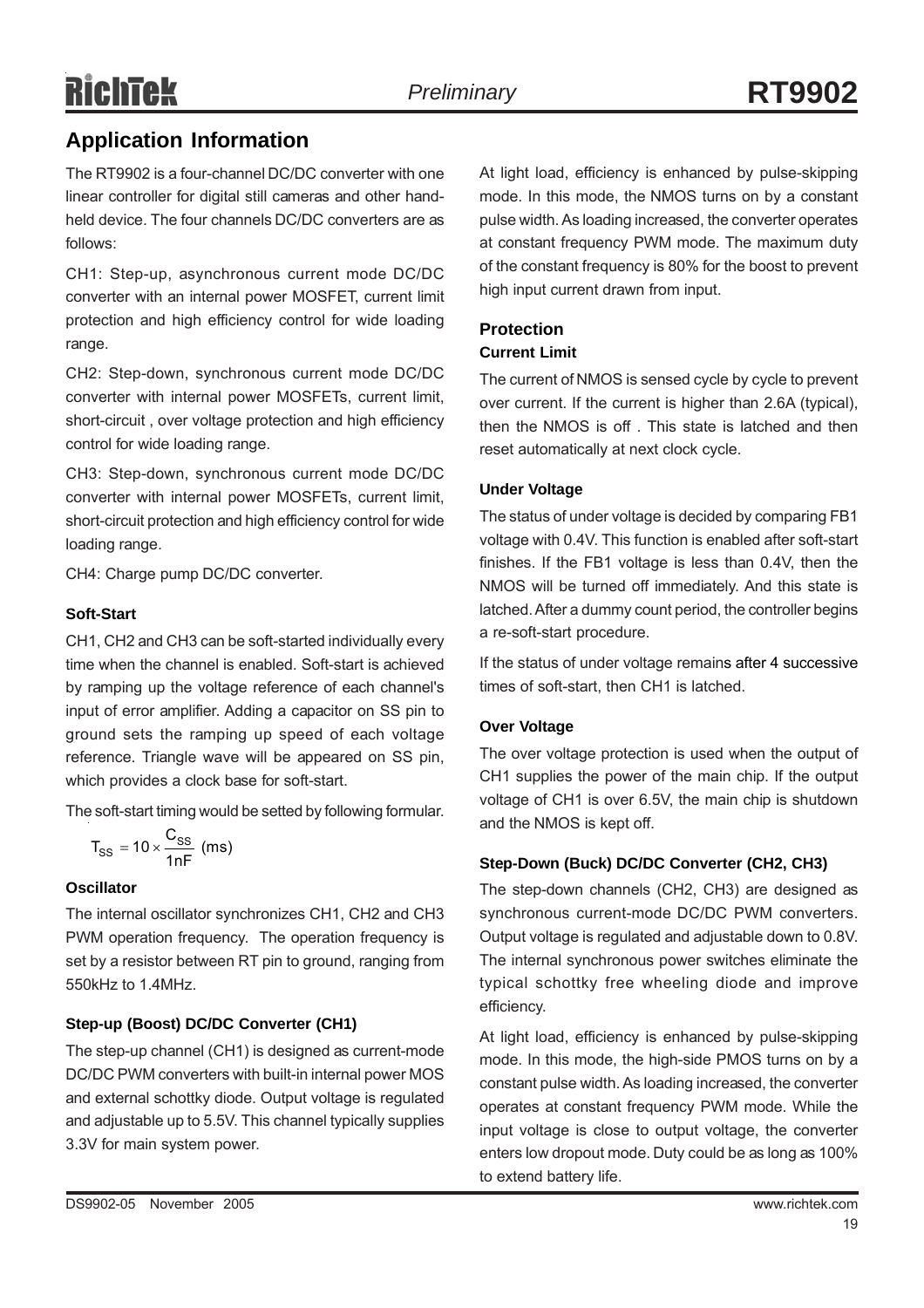#### **Protection**

#### **Current Limit (CH2, CH3)**

The current of high-side PMOS is sensed cycle by cycle to prevent over current. If the current is higher than 1.5A (typical), then the high-side PMOS is off and the low-side NMOS is on. This state is latched and then reset automatically at next clock cycle.

#### **Under Voltage (CH2, CH3)**

The status of under voltage is decided by comparing FB2 (or FB3) voltage with 0.4V. This function is enabled after soft-start finishes. If the FB2 (or FB3) voltage is less than 0.4V, then the high/low-side power MOS are turned off immediately. And this state is latched. After a dummy count period, the CH2 (or CH3) begins a soft-start procedure.

However, if the status of under voltage remains after 3 successive times of soft-start, then CH2 (or CH3) is latched.

| UV remain after 3<br>successive soft-start | How to reset?     |
|--------------------------------------------|-------------------|
| CH2  CH2 is latched, and whole  Toggle ENM |                   |
| IC is shut down                            |                   |
| CH3 CH3 is latched                         | Toggle EN3 or ENM |

#### **Over Voltage Protection (CH2)**

Over voltage protection (OVP) is used to protect the external parts connected to the output of CH2. If the FB2 voltage is higher than 1V, the high-side PMOS is off and low-side NMOS is on. This status is latched and could be reset by toggling ENM.

#### **Charge Pump DC/DC Converter**

This is a low quiescent charge pump DC/DC converter, which is enabled by ENM. Add a capacitor  $C_x$  (~1nF) between charge pump  $V_{\text{OUT}}$  and  $\text{CP}_{\text{FB}}$  to speed up charge pump response time. Output ripple can be easily suppressed by increasing the capacitance ratio of  $C<sub>OUT</sub>$ and  $C_{CP}$ . This charge pump DC/DC converter can apply to μC stanby power or the gate driver power of IGBT for photoflash, etc.

The maximum output current can be determined by  $C_{CP}$ and  $C_{\text{OUT}}$  ration. This equation would describe the relationship.

 $\bullet$  V<sub>F</sub> : Schottky diode forward voltage

• Fpump : Charge pump maximum frequency is 500kHz Recommand  $C_{CP} \leq 0.1 \mu F$ .



#### **Reference**

The chip has an internal 0.8V reference voltage, which is the inputs of the error amplifiers of the CH1, CH2, and CH3 to compare the difference of feedback voltage. The reference voltage can be set up stably when the supplied power (VDDM) is above 1.5V, and EN1 (or EN2, EN3) goes high.

#### **Thermal Protection**

Thermal protection function is integrated in the chip. When the chip temperature is higher than 178 °C, the controllers of CH1, CH2, and CH3 are shutdown. 10°C is the hysteresis range of temperature to prevent unstable operation when the thermal protection happens. When the thermal protection is relieved, the chip operates well again.